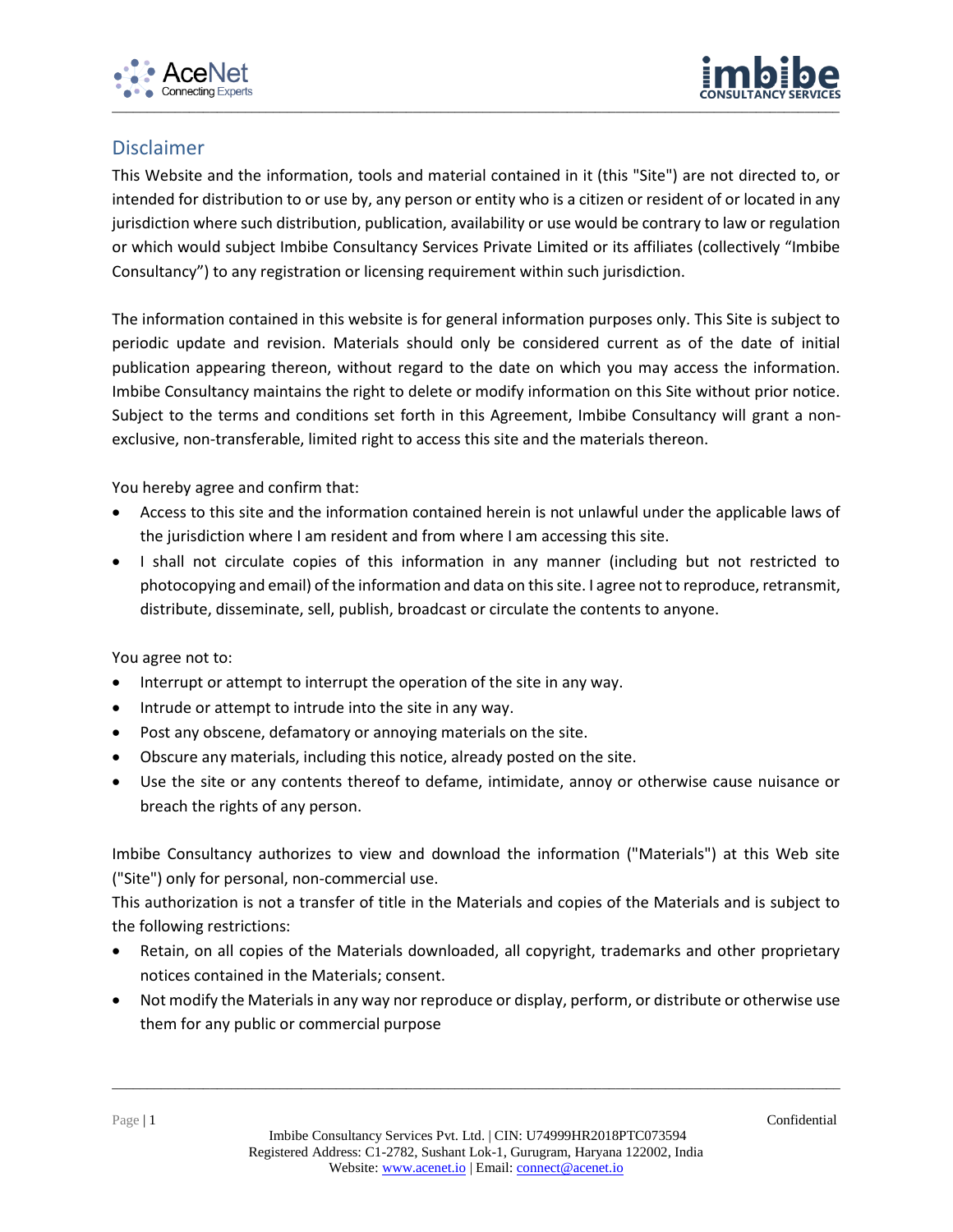



 Not transfer the Materials to any other person unless you give them notice of, and they agree to accept, the obligations arising under these terms and conditions of use. You agree to abide by all additional restrictions displayed on the Site as it may be updated from time to time. This Site, including all Materials, is copyrighted and protected by worldwide copyright laws and treaty provisions. You agree to comply with all copyright laws worldwide in your use of this Site and to prevent any unauthorized copying of the Materials. Except as expressly provided herein, Imbibe Consultancy does not grant any express or implied right to you under any patents, trademarks, copyrights or trade secret information.

The information, material or services included in or available through this site may include inaccuracies or typographical errors. Changes are periodically made to the site/services and to the information therein. Imbibe Consultancy and/or its respective suppliers may make improvements and/or changes in the site/services at any time. Advice received via this site should not be relied upon for personal, medical, legal or financial decisions and you should consult an appropriate professional for specific advice tailored to your situation. You specifically agree that Imbibe Consultancy shall not be responsible for unauthorized access to or alteration of your transmissions or data, any material or data sent or received or not sent or received, or any transactions entered into through this site.

You specifically agree that Imbibe Consultancy is not responsible or liable for any threatening, defamatory, obscene, offensive or illegal content or conduct of any other party or any infringement of another's rights, including intellectual property rights. You specifically agree that Imbibe Consultancy is not responsible for any content sent using and/or included in this site by any third party.

In no event shall Imbibe Consultancy and/or its suppliers be liable for any direct, indirect, punitive, incidental, special, consequential damages or any damages whatsoever including, without limitation, damages for loss of use, data or profits, arising out of or in any way connected with the use or performance of this site/services, with the delay or inability to use this site/services or related services, the provision of or failure to provide services, or for any information, products, services and material obtained through this site, or otherwise arising out of the use of this site/services, whether based on contract, tort, negligence, strict liability or otherwise, even if Imbibe Consultancy or any of its suppliers has been advised of the possibility of damages. If you are dissatisfied with any portion of this site/services, or with any of these terms of use, your sole and exclusive remedy is to discontinue using this site/services.

Every effort is made to keep the website up and running smoothly. However, Imbibe Consultancy takes no responsibility for, and will not be liable for, the website being temporarily unavailable due to technical issues beyond our control.

The foregoing are subject to the laws of the Republic of India and the courts in New Delhi, India shall have the exclusive jurisdiction on any dispute that may arise out of the use of this site.

\_\_\_\_\_\_\_\_\_\_\_\_\_\_\_\_\_\_\_\_\_\_\_\_\_\_\_\_\_\_\_\_\_\_\_\_\_\_\_\_\_\_\_\_\_\_\_\_\_\_\_\_\_\_\_\_\_\_\_\_\_\_\_\_\_\_\_\_\_\_\_\_\_\_\_\_\_\_\_\_\_\_\_\_\_\_\_\_\_\_\_\_\_\_\_\_\_\_\_\_\_\_\_\_